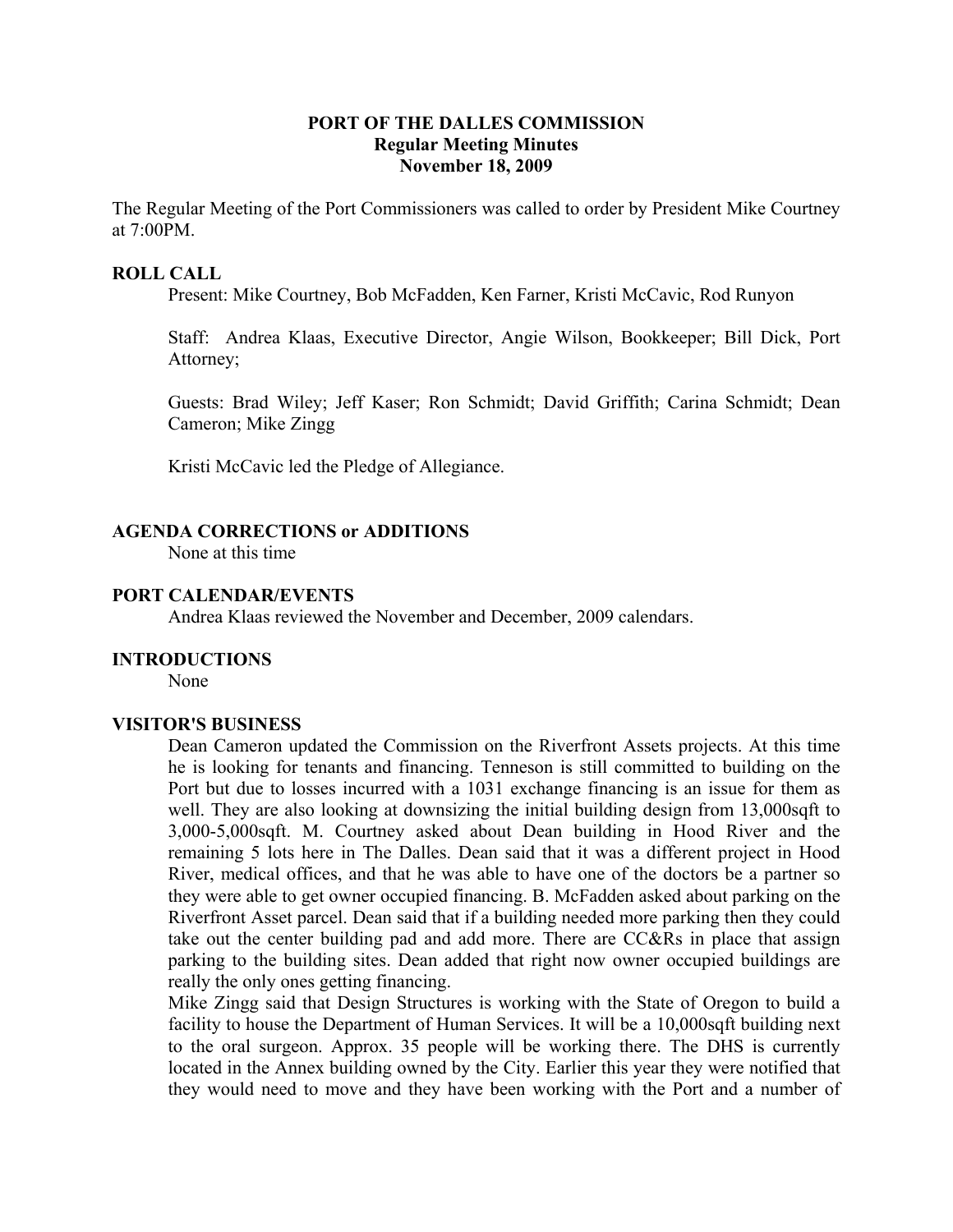realtors in the area to find an existing facility to move into. Since they were unable to find an existing location they are now looking at a new building. B. McFadden offered that if the project needed bridge financing that maybe the Port could assist and asked Mike to stay in touch as the project moved forward.

## **MEETING MINUTES**

**MOTION: Commissioner McFadden made a motion to approve the October 14, 2009 with the correction of the motion to pay off the OIB loan "***seconded by McFadden***" . Second by Commissioner McCavic. Motion passed unanimously.** 

## **FINANCIALS**

Andrea Klaas and Angie Wilson provided the Commission with a summary of the October, 2009 financials. Angie will be scheduling a meeting with Nate, Farner, McCavic and Klaas to review how Quickbooks is being set up and answer questions that may be addressed in the audit.

Andrea reported that the audit will be starting next month.

## **STAFF REPORT**

*Interchange Area Management Plan -* Andrea Klaas provided the Commission with a summary of the proposed plan. Which ever plan is adopted there will be a number of property owners that will be affected.

*Long Term Debt -* Andrea Klaas a resolution to adopt a supplemental budget is needed for this and will be noticed for the December meeting.

*MIDCO -* Jeff Kaser requested permission from the Port, as landlord, to build two 105' diameter grain bins; a variance from the 55' height allowed in the Port's PCs to 111' 3 1/16" also for the grain bins and a variance to allow building within 10' of the setback (PCs require 25'). They also need access from the west corner for cranes and would like to leave that area open with no landscaping. They are also requesting a property vacation from the City of 10' so they will effectively have 20' of landscaped area.

> **MOTION: Commissioner McFadden made a motion to approve the request from MIDCO to build the new bins and grant the variance for the setback and height. Second by Commissioner McCavic. Motion passed unanimously.**

> **MOTION: Commissioner McFadden made a motion to support the vacation of property and instruct the Executive Director to sign the property vacation request. Second by Commissioner Farner. Motion passed unanimously.**

*Port Variance Request Policy* – This will be added to the January work session items.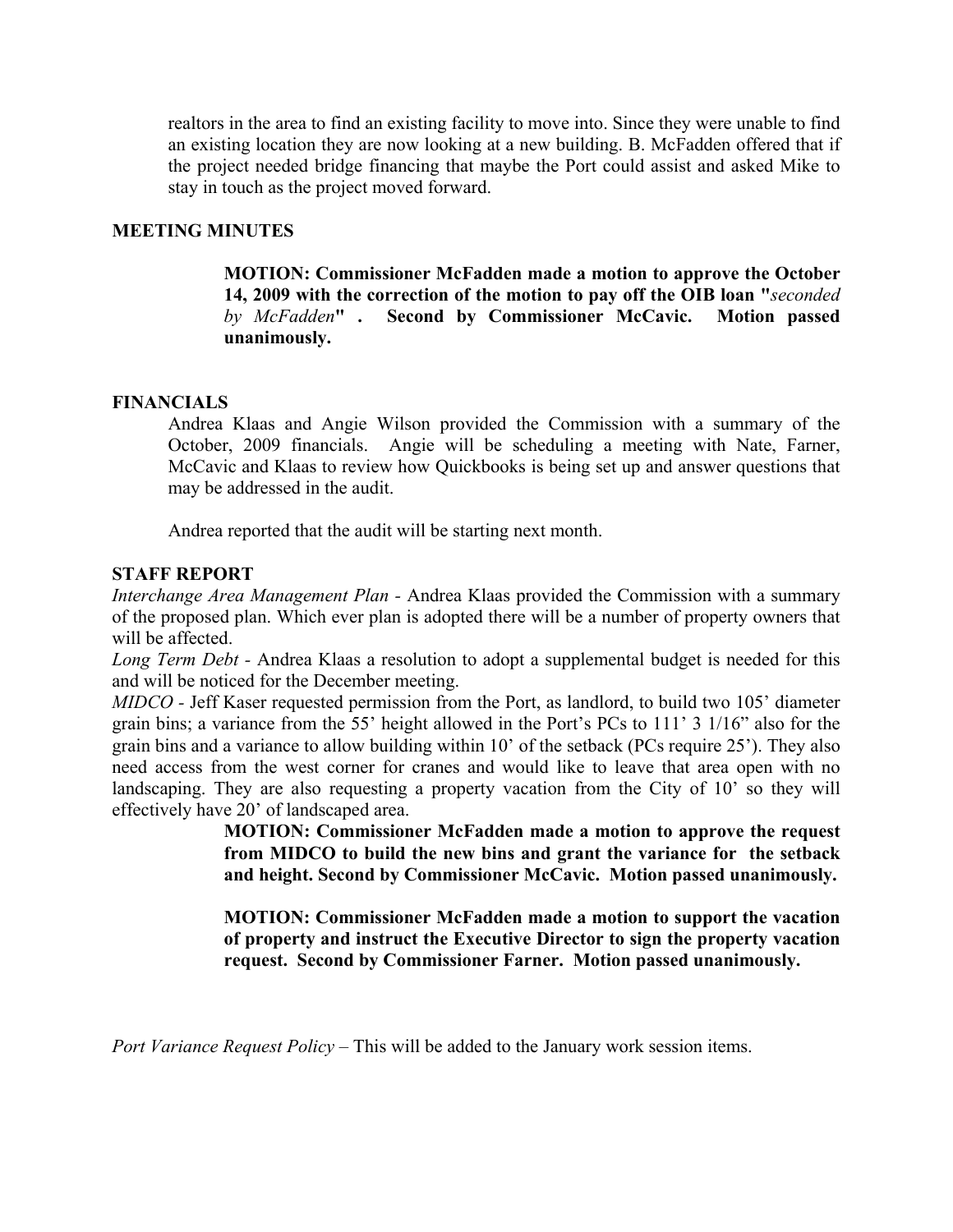*RARE Update –* Although Nora was not able to join us for the meeting, she did leave some examples of website layouts for the Commissioners to look at. There will be more discussion about this at next month's meeting and the work session.

*Marina Update –* Kathy was also unable to join the meeting so the report was limited to what was included in the packet. McFadden asked about the numbers on the boathouses and Klaas responded that most, if not all boathouses now do have numbers. McFadden also suggested that we talk to other marinas about their water systems to see if there is a way to improve on what we have.

*Reports of Committees*:

*Urban Renewal-* Commissioner Farner – Things are happening! Sunshine Flour mill is underway and the bottling equipment is installed and the product is being distributed at Wholefoods and 4 Seasons. The Design for the Third Street street-scape is close to being completed. Work on the festival space on First Street will start and the Commercial boat dock has funding in hand.

*Chamber of Commerce* – Commissioner McFadden reported that there are 2 new staff at the Chamber and The Dalles hosted the Oregon Entrepreneur Network pub-talk and 70+ people attended. The largest turnout they've had in the Gorge.

*Wasco EDC* – Andrea Klaas reported that the Commission and a few guests took a road trip around Wasco County to many of the small, outlying communities. In each community the same 3 issues were mentioned: water system issues, no jobs and population decreasing.

6. FYI Items: Local Government Report BPA Journal

## INTO EXECUTIVE SESSION 8:30PM

**EXECUTIVE SESSION** *(as allowed by ORS 192.660 (2) (e) (f) (h)) this may include discussion of real property transactions and privileged legal communication.*

\*8:45pm Angie Wilson left meeting.

## Back to Regular Session 9:45PM

**MOTION: Commissioner Farner made a motion to grant the request by Crate's Point Development to extend the note on Lot 5 for an additional 5 years and to modify the note and trust deed reducing the interest rate to 5% and direct legal counsel to prepare the proper paperwork. . Second by Commissioner McCavic. Motion passed unanimously.** 

**COMMISSION CALL** 

none